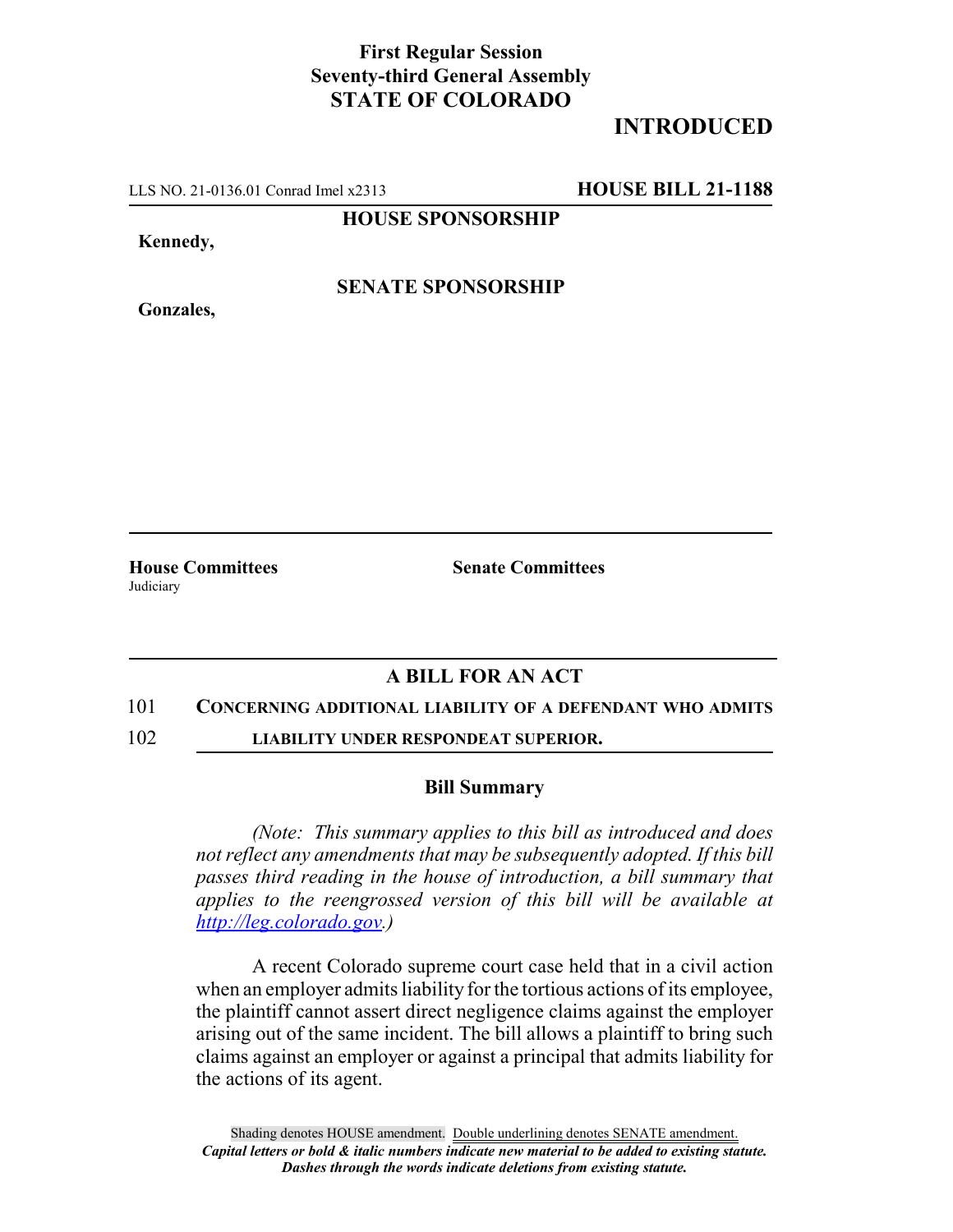*Be it enacted by the General Assembly of the State of Colorado:*

 **SECTION 1.** In Colorado Revised Statutes, 13-21-111.5, **add**  $3 \quad (1.5)$  as follows:

 **13-21-111.5. Civil liability cases - pro rata liability of defendants - respondeat superior - shifting financial responsibility for negligence in construction agreements - legislative declaration.** (1.5) (a) NOTWITHSTANDING ANY PROVISION OF SUBSECTION (1) OF THIS SECTION TO THE CONTRARY, WHEN AN EMPLOYER OR PRINCIPAL ACKNOWLEDGES VICARIOUS LIABILITY FOR AN EMPLOYEE'S OR AGENT'S NEGLIGENCE, A PLAINTIFF'S DIRECT NEGLIGENCE CLAIMS AGAINST THE EMPLOYER OR PRINCIPAL ARE NOT BARRED.A PLAINTIFF MAY BRING SUCH CLAIMS, AND CONDUCT ASSOCIATED DISCOVERY, IN ADDITION TO CLAIMS AND DISCOVERY BASED ON RESPONDEAT SUPERIOR.

 (b) CONSISTENT WITH CURRENT LAW, NOTHING IN THIS 15 SUBSECTION (1.5) PERMITS A PLAINTIFF TO RECOVER COMPENSATORY AND EXEMPLARY DAMAGES MORE THAN ONCE FOR THE SAME INJURY.

 (c) IN ENACTING THIS SUBSECTION (1.5), IT IS THE INTENT OF THE 18 GENERAL ASSEMBLY TO REVERSE THE HOLDING IN *FERRER V. OKBAMICAEL*, 390 P.3d 836 (COLO. 2017), THAT AN EMPLOYER'S ADMISSION OF VICARIOUS LIABILITY FOR ANY NEGLIGENCE OF ITS EMPLOYEES BARS A PLAINTIFF'S DIRECT NEGLIGENCE CLAIMS AGAINST THE EMPLOYER.

 **SECTION 2. Act subject to petition - effective date - applicability.** (1) This act takes effect at 12:01 a.m. on the day following the expiration of the ninety-day period after final adjournment of the general assembly; except that, if a referendum petition is filed pursuant 26 to section 1 (3) of article V of the state constitution against this act or an